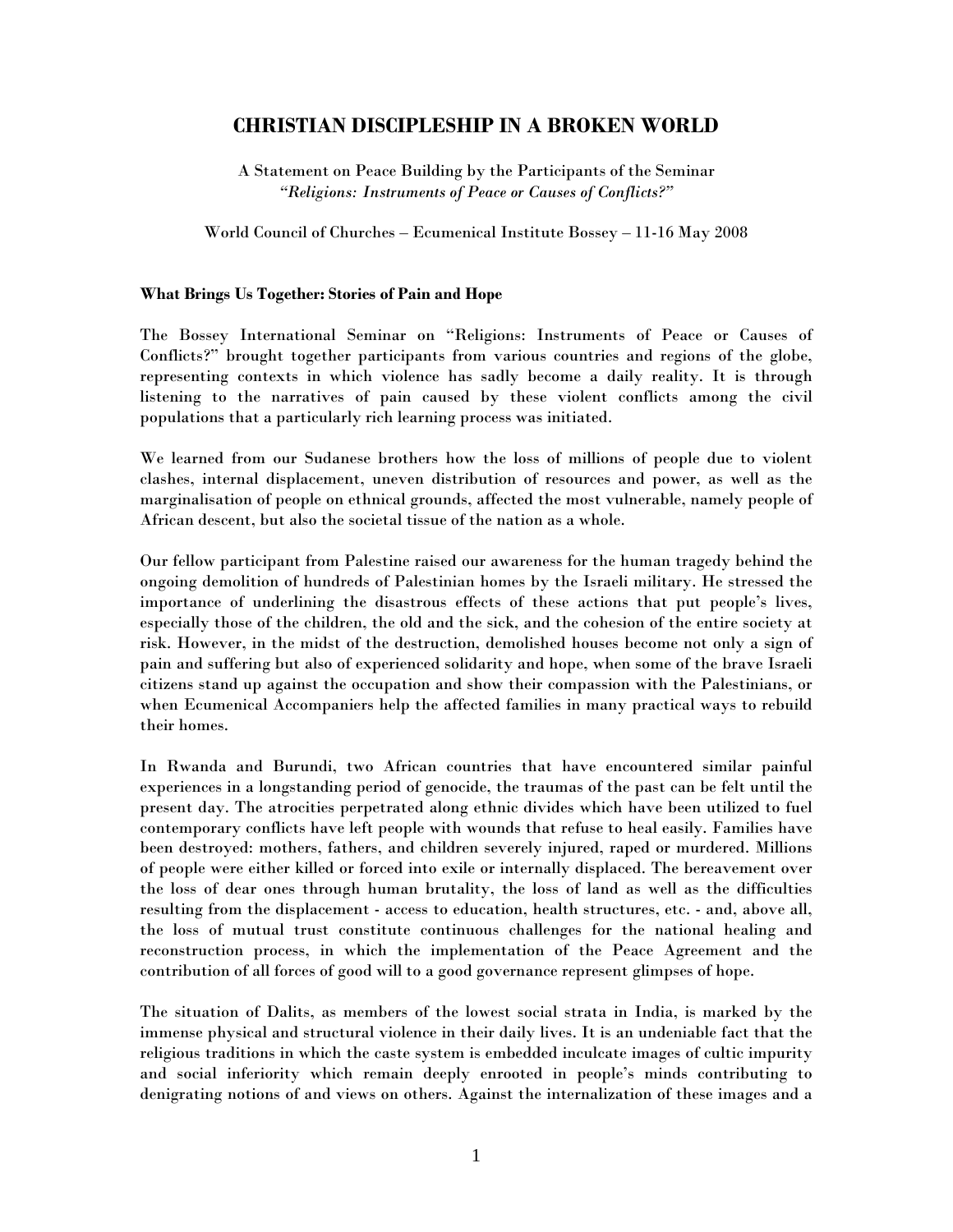not infrequent perpetuation of these even within Christian communities, the Gospel sets the liberating message of Christ and empowers the Dalits to overcome social indifference and political irresponsibility, as well as to deconstruct religion in the way it has been utilized as an instrument to dominate and violently oppress people.

Many other stories have been told from Botswana, Peru, Belarus, Brazil, Cameroon, Canada and other parts of the world represented at the seminar. Some of these reflected unspeakable atrocities and human degradation. Others remained untold. It is in this space between the outspoken and the muteness of what makes our life at times unbearable that we discover a rich potentiality – small seeds of hope – which sustains us in our search for the construction of less violent and more just, peaceful and reconciled communities. Within such a spirit of hope we focus on the following issues:

## 1. The Life of Discipleship

# 1.1. Ubuntu

We are drawn to the African concept of *Ubuntu* (humanness), which Desmond Tutu has described in the following terms:

"A person with ubuntu is open and available to others, affirming of others, does not feel threatened that others are able and good, for he or she has a proper self-assurance that comes from knowing that he or she belongs in a greater whole, and is diminished when others are humiliated, or when others are tortured or oppressed."

That means seeing life through the eyes of others – which leads to tolerance and understanding – and being aware that we are fully ourselves only in relation to other people. We are indeed 'bound together in the bundle of life'.

Ubuntu, and the particular experience of humanness to which it refers, belongs to a fast disappearing traditional way of life which is not easy to be recaptured. We therefore need to discover appropriate forms of community which will serve the needs of people living in the modern world. Christians, in particular, will want to build small reconciling and healing communities, where people are valued and accepted as they are, but where each member is encouraged to achieve his/her full potential: to become 'what they have it within them to become'.

As people of faith, we further believe, with George Fox, that there is 'that of God in every person'. The likeness may be distorted, or marred, but the family resemblance remains – in every human being. We believe that Fox's insight must have a profound effect on the way we treat other people, especially the marginalised. With Jacob, reconciled to his long-lost brother Esau, we want to say to our brothers and sisters: 'to see your face, is like seeing the face of God' (Genesis 33:10). We affirm the Biblical tradition which sees God drawing near to people in and through other people, especially people in need. We think in particular of the story of Abraham, who offered hospitality to passing strangers and, who in doing so, 'entertained angels unawares' (Hebrews 13:2).

# 1.2. Christian Discipleship

We see Christian discipleship primarily as a matter of following in the footsteps of Jesus. In our troubled and violent times, that means following Jesus' example of non-violent symbolic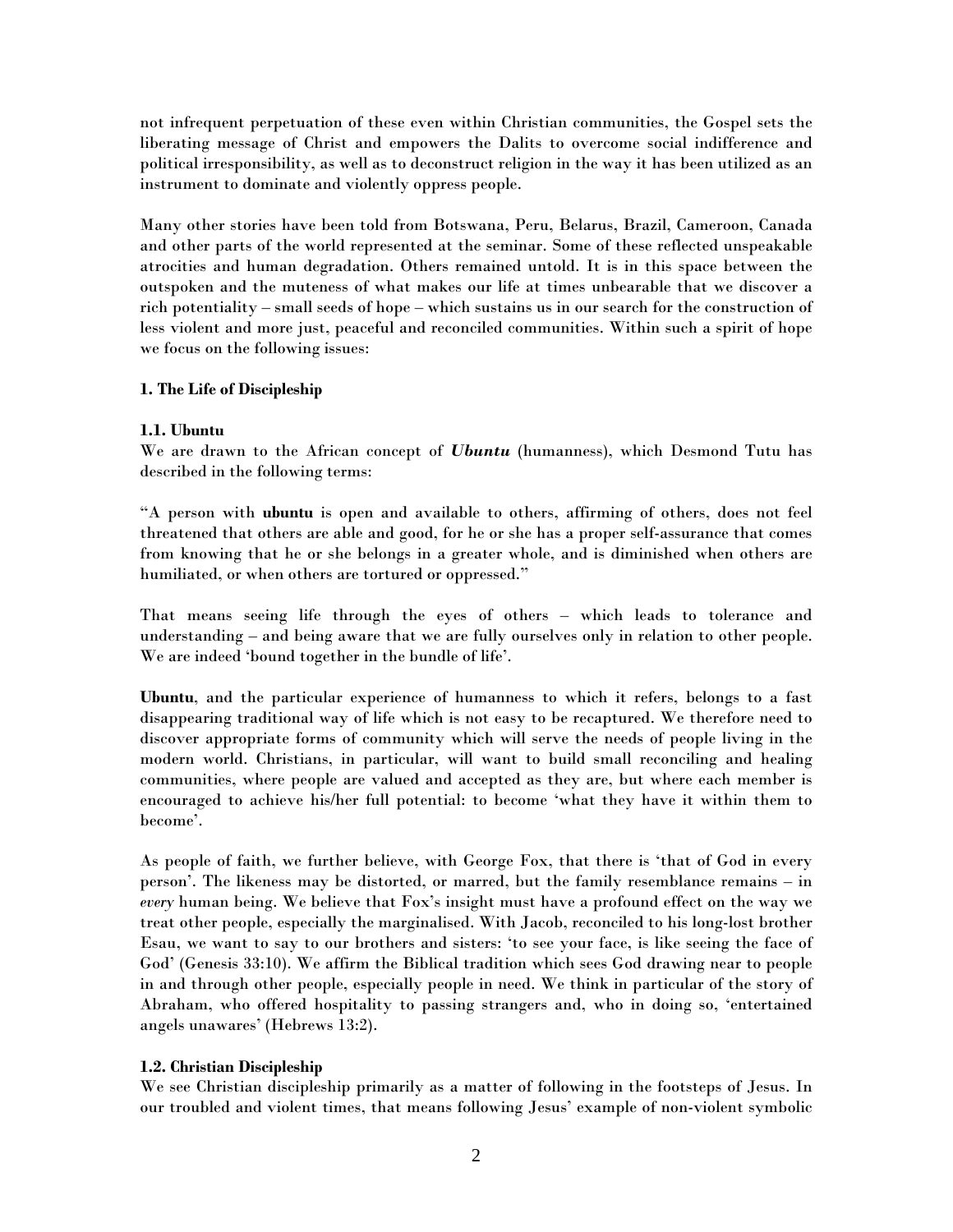and - sometimes – direct action, as we name and shame the principalities and powers which hold human life in thrall, stand in solidarity with the oppressed, refuse to allow our differences to become divisions, and bear witness in our life together to the possibility of peace and reconciliation among disparate people.

## 2. Living as Peacemakers in the World

We live in a violent and stressful world. A lot of violence is generated when people are not able to control their thoughts and actions and recognize their fragility and weak spots. Violence also arises from weak inter-personal relations in the family and community and due to the inability to communicate carefully with each other. It also comes from a lack of awareness on the causes of violence and on account of the complicity with those few who hold the power.

To live as peacemakers requires the strengthening of the spiritual lives by prayer, bible study, and worship in order to connect with Jesus Christ who is the giver of peace and to realize that apart from Christ we can do nothing. Our ethical principle is derived from the teaching of our Lord Jesus Christ to love one another, even one's enemies. Every human being is our neighbour who deserves respect and equal dignity. To love our neighbour also means identifying commonalities in our various religious traditions and being bold to name principalities and powers that promote arms sales, aggressive development and destruction of creation.

There are many examples from our churches and throughout the world where peacemaking is happening. The Executive Committee of the National Council of Churches of Australia recently supported the statement of the Central Committee of the World Council of Churches and the United Nations' campaign for a legally binding international treaty to ban the production and use of cluster munitions. These weapons have wounded and killed a lot of innocent people causing untold suffering, loss and hardship in more than 35 countries and subsequently continue to drastically destroy the lives of many for years as a result of lethal contamination.

In the Philippines, the Philippine Ecumenical Peace Platform, composed of leaders from the Roman Catholic, Protestant and Evangelical Churches, is working together with the Norwegian Ecumenical Peace Platform of the Council of Churches of Norway to encourage the Government of the Republic of the Philippines and the National Democratic Front to return to the negotiating table to talk peace and to stop extrajudicial killings.

The Church of Norway, in partnership with the Evangelical Church of the Lutheran Confession in Brazil, is investigating the aggressive development promoted by Norwegian companies engaged in papermaking that uproots a rich variety of trees in order to grow eucalyptus trees in indigenous peoples' areas.

The Protestant community of deaconesses in Rwanda is contributing to make peace through the care of orphans of the genocide and the Presbyterian Church in Rwanda continues to contribute in their own way in this effort of peace building through the formation of pastors, their spouses, and members of the community to learn to live together in peace.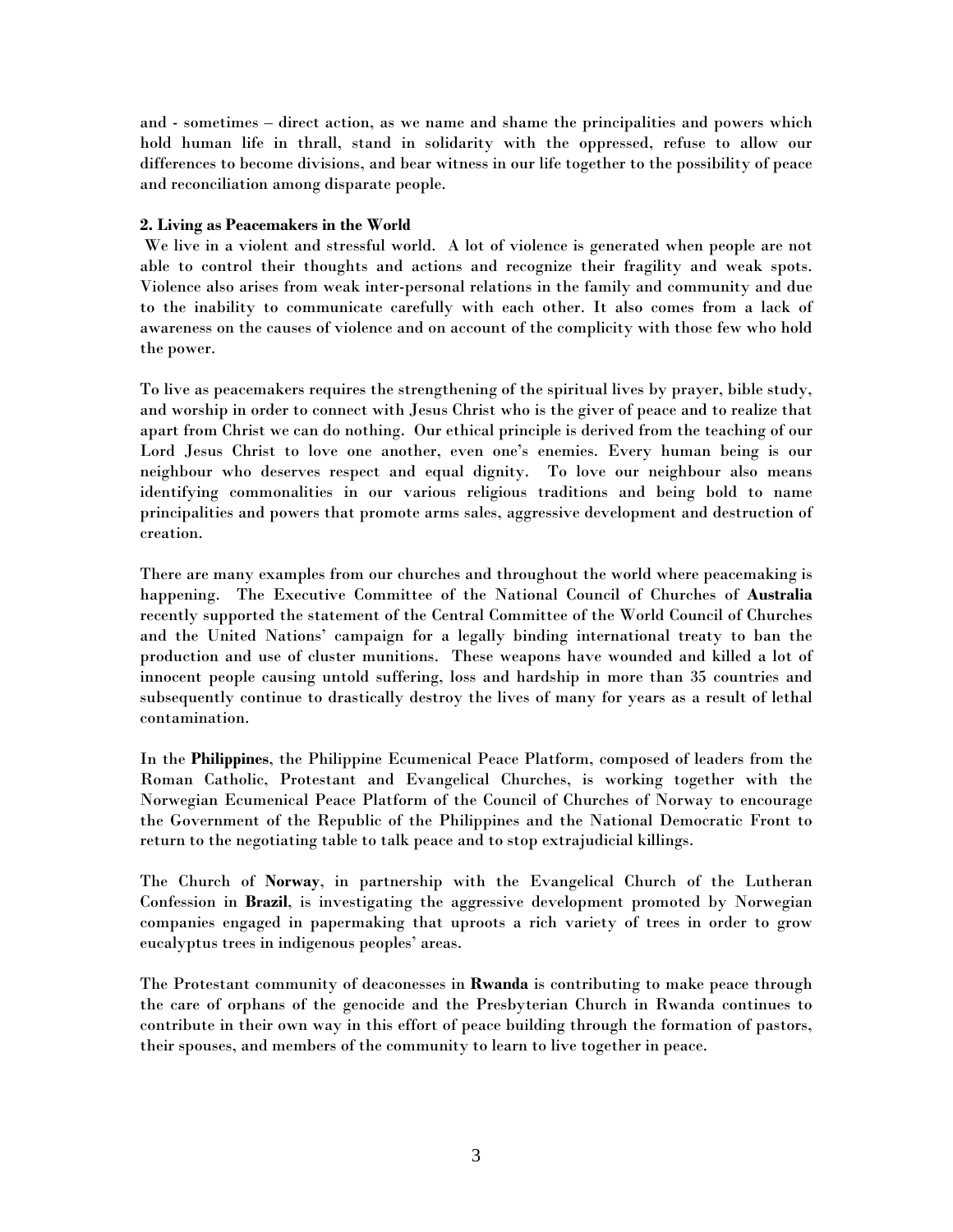There are also other churches that are actively denouncing injustice through peace marches like the example of the Roman Catholic Church in Peru. These initiatives need to be supported and participated actively by all the churches.

### 3. The Peace\* Imperative

Taling\* is a blessing. Mup\* is a gift from God (Numbers 6). But milembe\* is not necessarily only the absence of diseases, hostility or harm. Amani\* requires not simply the absence of violence but it also includes the presence of justice and the rule of love.

Our personal experiences influence our understanding of kagiso\*, but nevertheless we attempt, through dialogue and good will, to reach a common ground of understanding. At the same time that we confess  $zereda^*$  as something given by God on the existential level, we can also talk about internal paz\*, which could be described as the absence of anguishes.

On the other hand, we recognize that many tend to choose a path of omission in the face of the challenges of this world and convince themselves to accept the realities that surround them as something not only given but also impossible to change. We recognize individualism as one of the expressions that block the way to vrede\*.

We also talk about external  $Friede^*$  as the utopian horizon we all aim to achieve, but it also means an achievable instance, since our mutual commitment pushes us to construct a different situation.

\* Clarification note: We have used the word peace in different native languages of the participants of the seminar. Other words for peace include: Kapayapaan, kalilintad, kalinaw, ñsañ, Frieden, shalom, taling, zereda, nutifafa, shante, irene, salam, samadhanam.

## 3.1. Reconciliation and Healing

To heal is the first step inside. Love is the centre of our body energy and the true ruler of how we experience life, what we think and what we do. All major human emotions are cries from the heart: joy, love, as well as sorrow, pain, anger, and fear.

We affirm reconciliation as an essential part in the process of forgiveness. Reconciliation requires mutual awareness and the willingness to repair, in which justice is the framework. It is a dynamics marked by mutual commitment.

### 3.2. Communities

We identify ourselves as peacemakers. Our communities are not only an expression of our willingness of being together, but also a consequence of the Gospel itself.

For many people, communities work as a first step for healing. People in our communities are not necessarily healed and reconciled, but they come to the church for that very purpose. We have the capacity to provide support, deliverance and service. The Christian community is a space of trust building, not only based on physical presence, but also of spiritual belonging.

### Our Hope: Fragile Seeds of Peace in a Broken World